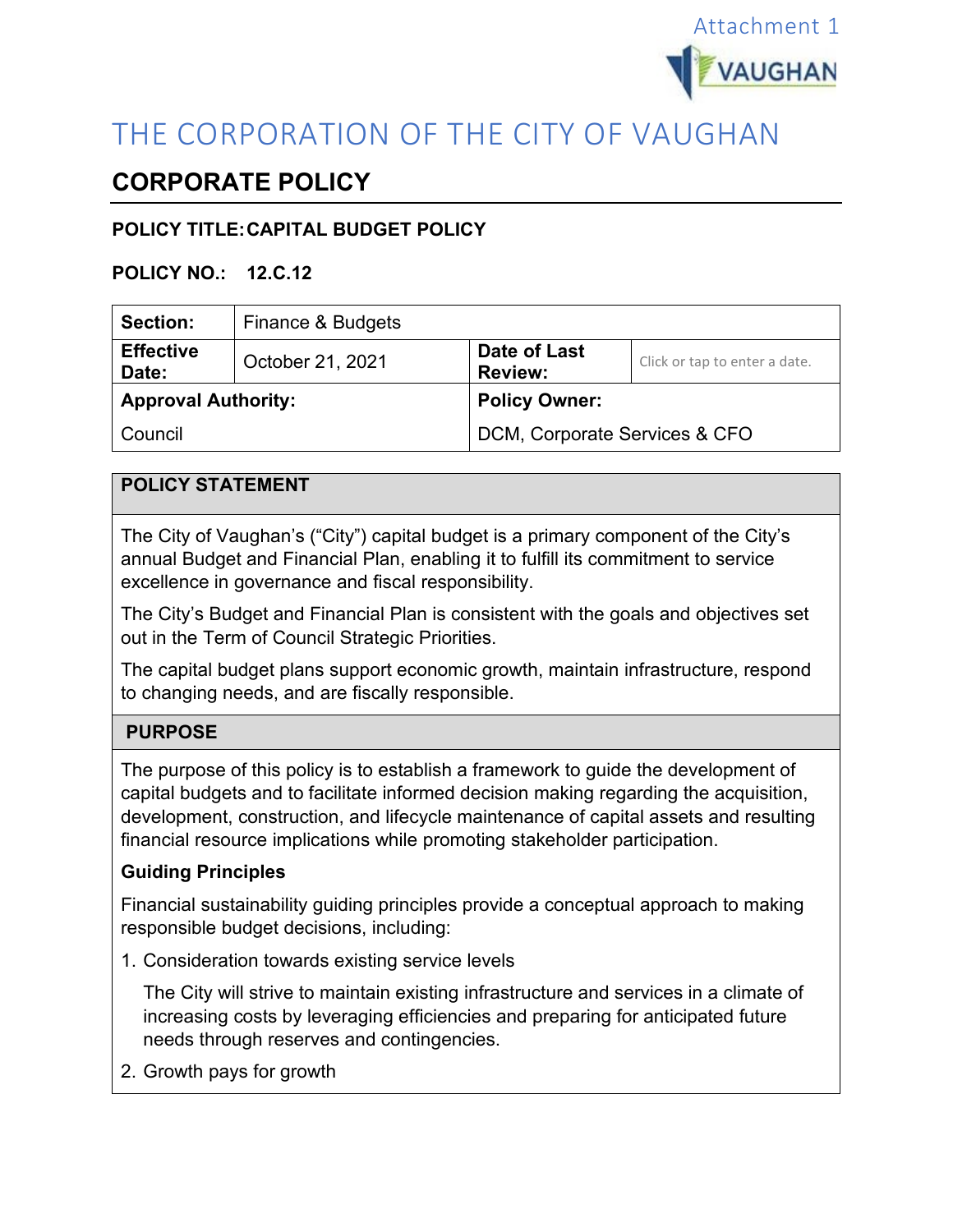### **POLICY NO.: 12. C.12**

Infrastructure and services that support new growth should be funded, to the fullest extent possible, through new property tax and growth-related revenues.

3. New initiatives that enhance the City

Investments in new initiatives should enhance service levels, improve efficiencies, mitigate risk, address new regulatory requirements, support service excellence, or enhance the quality of life for residents while remaining within the City's financial means.

#### **Budget Objectives**

- Ensure that capital projects proceed in accordance with capital project budget approvals and adhere to other City policies.
- Foster and maintain public accountability and transparency, and provide detailed information about each capital project, including costs, funding sources and outcomes.
- Apply capital budgeting best practices and responsible financial controls.

#### **SCOPE**

This policy applies to all expenditures and funding sources included in the City of Vaughan approved capital budget.

#### **LEGISLATIVE REQUIREMENTS**

The Municipal Act, 2001 ("Act") sets out provisions and minimum standards for municipal budgets. Municipalities have flexibility regarding the format and level of detail of their budgets.

Section 290 of the Act stipulates provisions applicable to local municipalities and establishes minimum standards of what the budget must contain. Section 290(1) states that for each year, a local municipality shall, in the year or the immediately preceding year, prepare and adopt a budget including estimates of all sums required during the year for the purposes of the municipality. Section 290(1.1) further states that a budget for a year immediately following a year in which a regular election is held, may only be adopted in the year to which the budget applies.

Section 291 of the Act allows (but does not mandate) multi-year budgets of two to five years. Notwithstanding the adoption of a multi-year budget, it is mandatory to review the second and every subsequent year annually.

Section 23.3 (1) of the Act outlines powers and duties that cannot be delegated including "the power to adopt or amend the budget of a municipality"; Section 23.3 (2) of the Act allows the delegation of a municipality's administrative powers.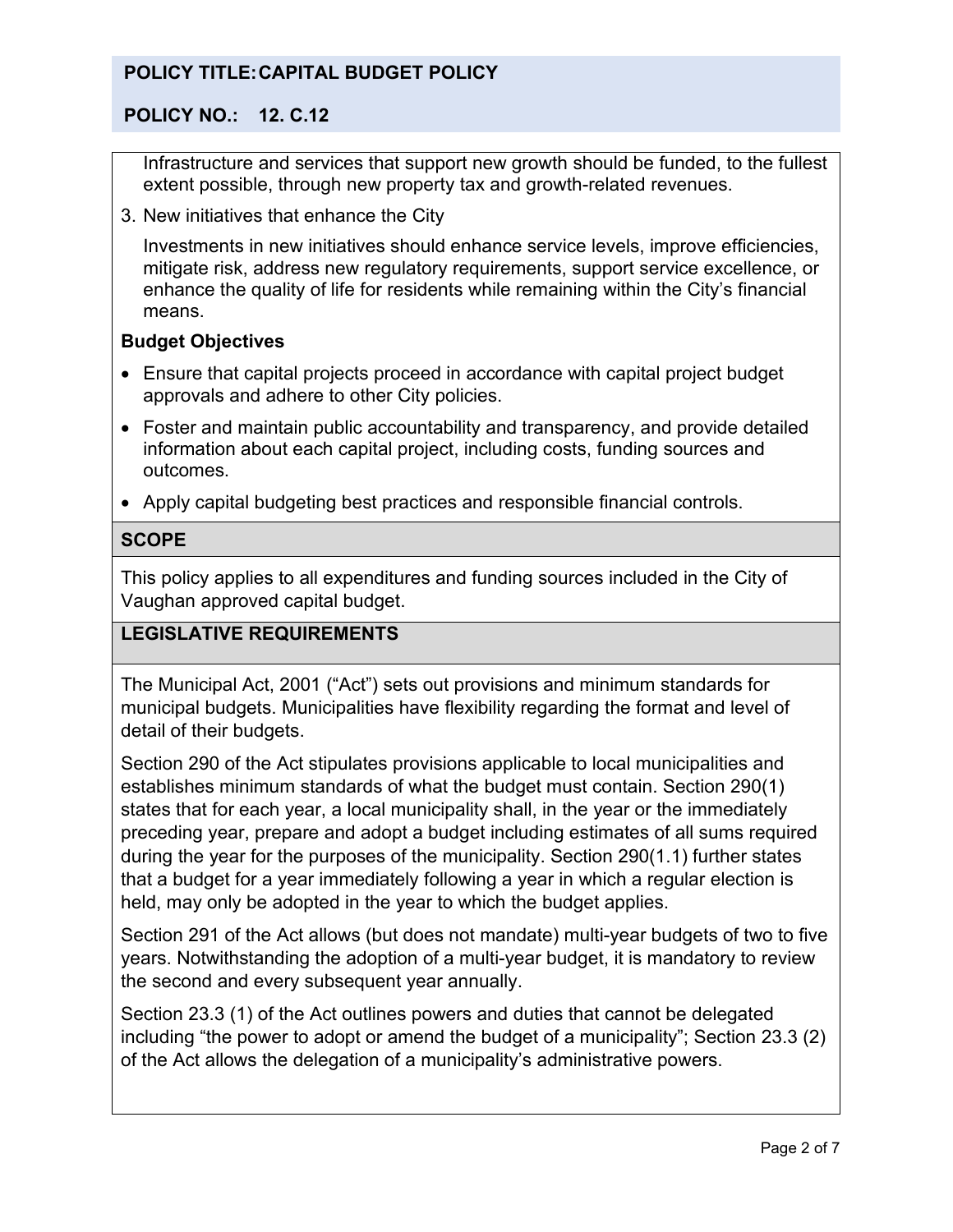### **POLICY NO.: 12. C.12**

### **DEFINITIONS**

- **1. Administrative Amendment:** Fiscally neutral adjustments to the approved capital budget as reflected in the City's budget and financial systems, to reflect organizational changes, scope changes, and/or reallocation of budget, for the effective financial management, reporting and monitoring of the City's programs and services.
- **2. Capital Budget**: The City's overall budget plan to purchase, build, maintain, repair, and replace assets including infrastructure. Capital assets also directly and indirectly impact the City's operating budget as funds are needed to cover day-today operating expenses associated with the asset. Department Capital Budget is the consolidation of projects applicable to and to be administered by a Department.
- **3. Capital Project**: The planning, acquisition, replacement, upgrade, or expansion of capital assets. Capital projects can also be for engineering and planning projects, assessments, studies, and non-tangible capital assets. The length of the project will depend on the complexity of the project or asset. A capital project has a lasting benefit beyond one year and a gross cost exceeding \$20,000.
- *4.* **Capital Program**: A series of projects or program of work. A capital program can include projects from the tax-supported and/or the non-tax-supported budget. *For example, the Road & Water Rehab/Replacement Capital Program includes projects from Roads and Water/Wastewater that make up the program.*
- **5. Cash Flow**: The expected or planned expenditures associated with a capital project for a particular year.
- **6. Chief Financial Officer and City Treasurer ("CFO")**: The employee appointed by Council as the City Treasurer and Chief Financial Officer.
- **7. City**: The Corporation of the City of Vaughan.
- **8. Contingency**: A provision made in an approved budget for an unforeseen event or circumstance that gives rise to an increase in cost. This includes an unbudgeted cost, increase in contract price and/or scope change.
- **9. Debt:** Any obligation for the repayment of money. For Ontario municipalities, longterm debt would normally consist of debentures, capital, or financing leases, as well as notes or cash loans from financial institutions, but could also include loans from reserves and reserve funds, sinking funds, or an endowment fund. Debentures issued through Infrastructure Ontario are also considered debt.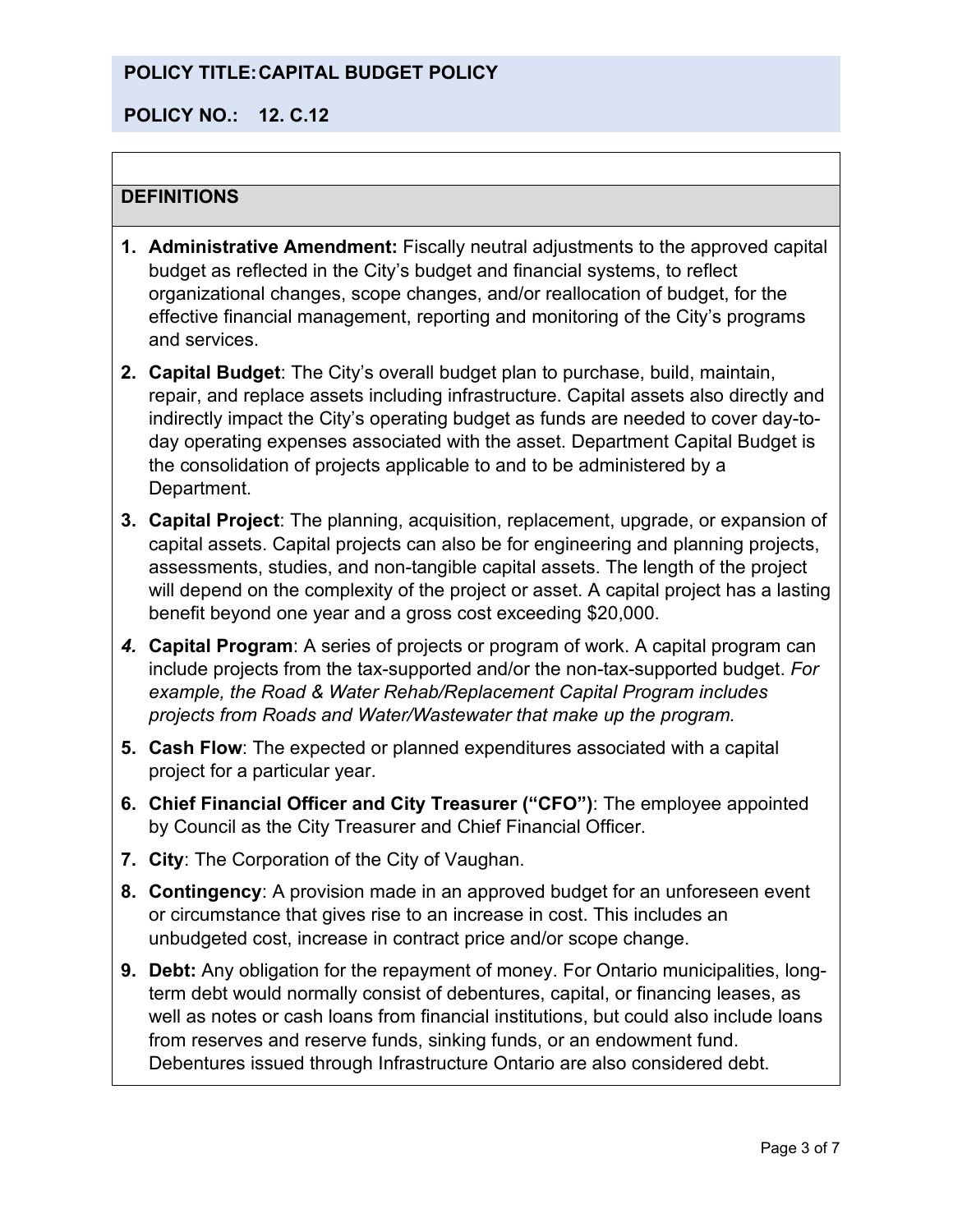## **POLICY NO.: 12. C.12**

- **10.Deputy Treasurer**: The second most senior official(s) that oversees the management of the City's financial affairs.
- **11.Emergency:** Unforeseen situation of an urgent nature, presenting an unacceptable risk to the health and safety of persons or to property and which requires an immediate expenditure of funds.
- **12.Fiscally Neutral Budget Adjustment:** An adjustment that maintains the approved funding source, compliant with the Consolidated Reserve Policy, does not increase debt or current-year net budget, does not increase permanent staff complement, and does not alter the ability to deliver Council priorities as approved in the budget.
- **13.Infrastructure**: The equipment and structures the City owns including, but not limited to, roads, bridges, parks, libraries, buildings, and facilities.
- **14.Non-Tangible Capital**: Project costs related to non-tangible capital assets, such as studies, historical treasures, works of art and natural resources that are not recognized as assets for financial reporting.
- **15.Recognized Capital Project**: A capital project that is part of the capital plan for a future budget year, which is included for information, but is not approved as part of the annual budget.
- **16.Reserves and Reserve Funds**: Designated accounts established to set aside funds for future purposes or unanticipated events. A reserve is an allocation of accumulated net revenue, whereas a reserve fund is segregated and restricted for a specific purpose.
- **17.Scope Change**: Any change to the scope of a contract to accommodate a need not originally provided for in the contract and which may include the purchase of additional deliverables or the extension of the term of the contract and which may require an adjustment to the contract price.
- **18.Specific Purpose Revenues**: Operating revenue received for a specific purpose (grants and donations are examples, also special purpose revenue).
- **19.Tangible Capital Assets:** Non-financial assets having physical substance.
- **20.Tax-Levy:** The amount the City decided to raise in its budget for the year under s.290 of the Municipal Act, 2001 (also general local municipality levy).
- **21.Total Capital Budget:** The total estimated costs for the project, over the life of the project, which may span multiple budget years.
- **22.User Fees**: Fee or charge to an individual, business, or identifiable group for using a service provided by the City which they directly benefit from.

**POLICY**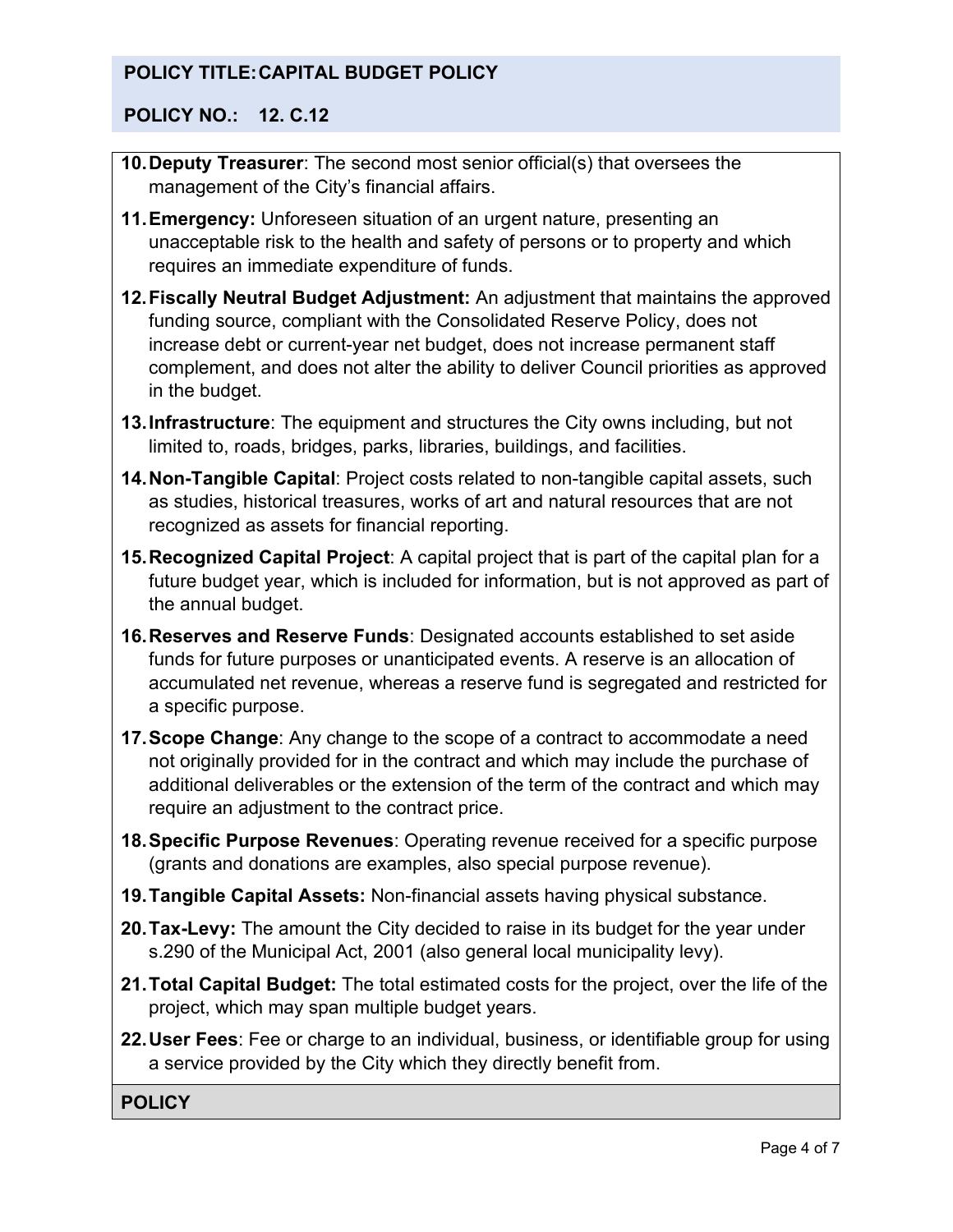### **POLICY NO.: 12. C.12**

#### **1. Requirement to Set a Budget:**

- 1.1.The approved capital budget is the spending authority for capital projects and reflects implementation of the City's capital plan.
- 1.2.Capital programs and capital project budgets, including non-administrative budget amendments, must be approved by Council prior to any expenditure or commitment being made on the capital project, or processing amendments. Capital budget development will coordinate with the operating budget process and the capital budget year will run concurrently with the operating budget year.
- 1.3.Planned capital projects with future budget requirements included in the annual budget are considered recognized capital projects
- 1.4.Budget guidelines are prepared annually and provided as a budget development tool for departments. The guidelines will include the necessary and relevant instructions for preparing the budget submission, which may include, but is not limited to updates or changes to the budget process, timelines, templates, instructions, and assumptions.

#### **2. Types of Capital Projects**

- 2.1.Infrastructure renewal or replacement projects are for the purpose of preserving existing capital assets and preventing costly replacement in the future, or lifecycle replacement of existing assets.
- 2.2.Growth-related capital projects are for the purpose of acquiring new capital assets to provide an established level of service within the City due to growth and development. All growth-related capital projects proposed in the capital plan shall meet the City's long-term needs and priorities, as identified in the City's Master Plans, which are informed by the Official Plan and Secondary Plans.
- 2.3.City Building and other new capital projects include expansion or purchase of a capital asset to provide a higher-level of service to the community, maintain the same service to more existing residents or businesses, or adding a new service; Other capital projects include, but are not limited to studies, technology systems, software upgrades, and non-tangible capital assets.

#### **3. Funding Capital Projects**

- 3.1.Funding strategies for capital projects include:
	- 3.1.1. Pay-as-You-Go strategy is a provision of tax funding that is transferred from operating to capital in the year the project is funded. Pay-as-you-go reduces reliance on debt and provides a mechanism to fund ongoing capital needs of assets that have a shorter lifecycle.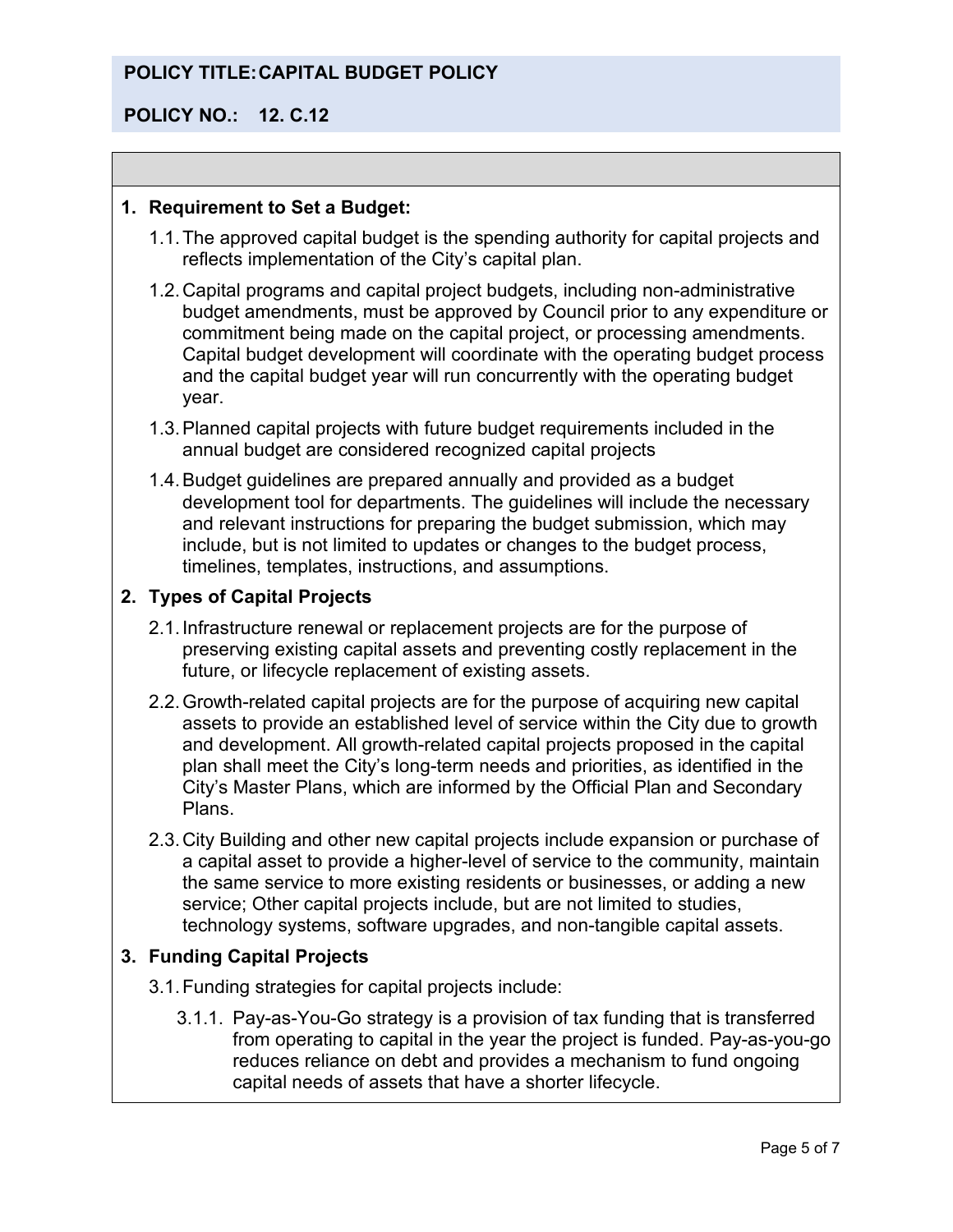## **POLICY NO.: 12. C.12**

- 3.1.2. Reserves/Reserve Funds strategy includes annual transfers from the operating budget (sourced from tax-levy, user rates and fees, grant funding, or development charges (DCs),) to capital reserves or reserve funds to build a source of funds for future capital projects and to smooth tax levy requirements.
- 3.1.3. Debt financing a capital project and the type of debt financing instrument will be informed by evaluating the cost-benefits of using debt, and considering factors such as fiscal sustainability, fiscal health, aversion to debt, the expected useful life of the asset. Such financing must comply with legislation and the Corporate Debt Policy (12.C.09).
- 3.2.Funding strategies for capital project costs, including future lifecycle costs and other operational cost impacts, will align with the Financial Sustainability Guiding Principles, and related fiscal policies:
	- 3.2.1. Infrastructure renewal or replacement projects are eligible to be funded by pay-as-you-go, reserves/reserve funds and/or debt financing.
	- 3.2.2. Growth-related capital projects are eligible to be funded by reserves/reserve funds and/or debt financing.
	- 3.2.3. City building and other new capital projects may be funded through existing budget off-sets, pay-as-you-go, or reserves/reserve funds as applicable. Eligibility for debt financing, if required, is guided by the Corporate Debt Policy.

## **4. Budget Controls**

- 4.1.The budget as approved by Council establishes the capital spending authority, subject to applicable City policies that govern procurement, project management and finances, and relevant laws and legislation.
- 4.2.Capital project budget amendments must be approved by Council unless the amendment is fiscally neutral and of an administrative nature.
- 4.3.Budget amendments that materially change the scope of a Council approved capital project, change in funding type/source, cancel an approved project, add a new capital project, or are otherwise non-administrative require Council approval.
- 4.4.The CFO has the authority, subject to applicable legislation and policy, to determine the appropriate funding source(s) for capital budgets.
- 4.5.Delegated authority to approve or recommend administrative budget amendments is outlined in Appendix A of this policy.
- 4.6.Allocation of remaining balances for a capital project after project completion is at the discretion of the CFO, subject to any legal requirements that may dictate how remaining funds should be spent.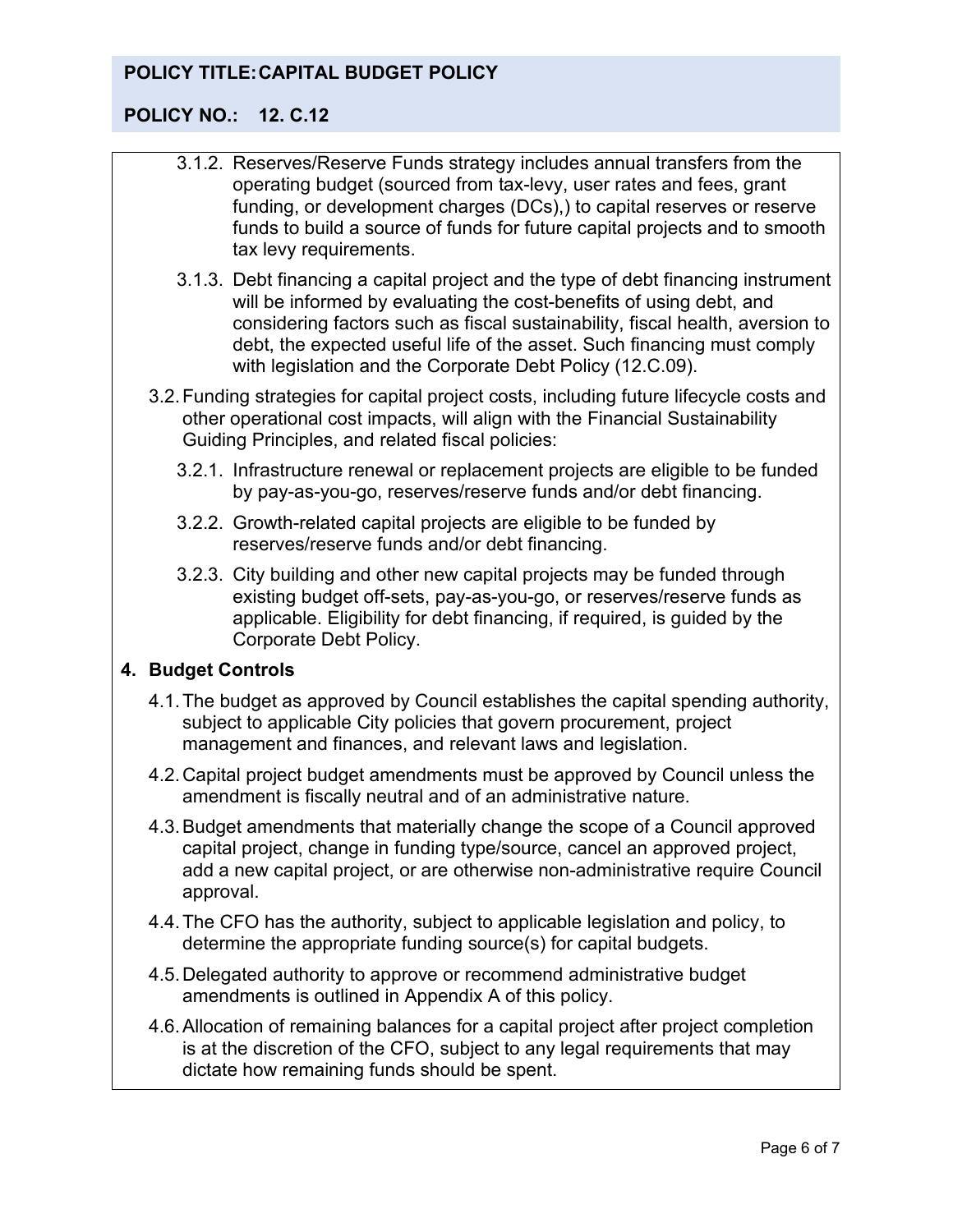#### **POLICY NO.: 12. C.12**

4.7.When an approved capital project is cancelled or closed, the unused funding and remaining funding commitment will be returned to its original source.

#### **5. Budget Monitoring and Reporting**

- 5.1.The CFO will report bi-annually to Council on the status of capital projects, inyear administrative capital budget amendments, and performance versus budget.
- 5.2.Department Heads, in consultation with Finance Staff, will prepare and submit a Report to Council to approve all non-administrative amendments to approved capital project budgets, unless it is included in the annual budget approval.

#### **ADMINISTRATION**

*Administered by the Office of the City Clerk.*

| <b>Review</b>           | 3 Years                               | <b>Next Review</b> |                               |  |
|-------------------------|---------------------------------------|--------------------|-------------------------------|--|
| <b>Schedule:</b>        | If other, specify here                | Date:              | Click or tap to enter a date. |  |
|                         |                                       |                    |                               |  |
| <b>Related</b>          | 12.C.09 - Corporate Debt              |                    |                               |  |
| Policy(ies):            | 12.C.10 - Consolidated Reserve        |                    |                               |  |
|                         | 12.C.11 – Operating Budget            |                    |                               |  |
|                         | PS-003 - Corporate Procurement Policy |                    |                               |  |
| <b>Related</b>          |                                       |                    |                               |  |
| By-Law(s):              |                                       |                    |                               |  |
|                         |                                       |                    |                               |  |
| <b>Procedural</b>       |                                       |                    |                               |  |
| Document:               | PRC-18 - Capital Budget Reduction     |                    |                               |  |
|                         |                                       |                    |                               |  |
| <b>Revision History</b> |                                       |                    |                               |  |
| Date:                   | <b>Description:</b>                   |                    |                               |  |
| Click or tap to         |                                       |                    |                               |  |
| enter a date.           |                                       |                    |                               |  |
| Click or tap to         |                                       |                    |                               |  |
| enter a date.           |                                       |                    |                               |  |
| Click or tap to         |                                       |                    |                               |  |
| enter a date.           |                                       |                    |                               |  |